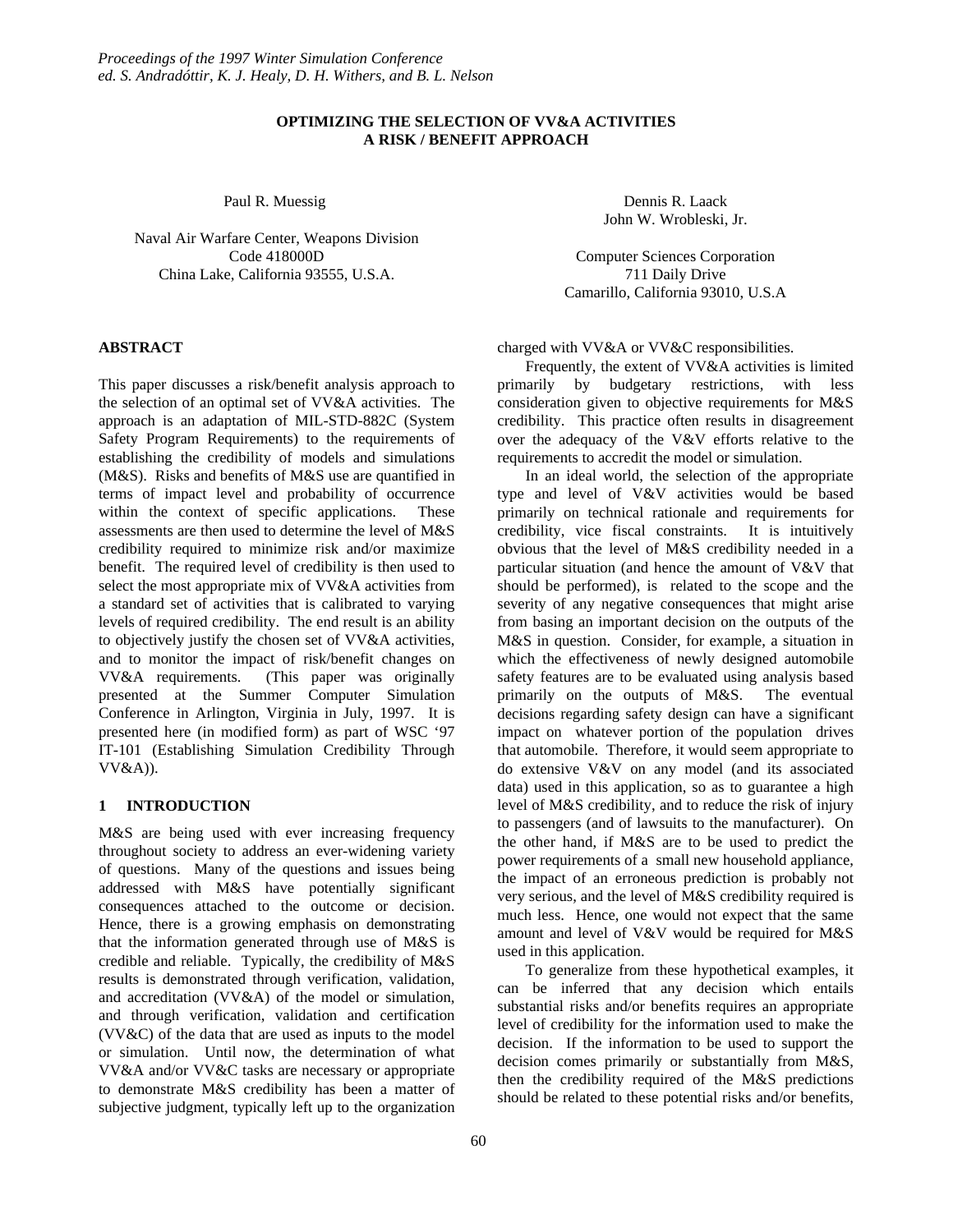and in turn, the scope and depth of the V&V done should be related to these credibility requirements. Figure 1 is a conceptual flow diagram illustrating the relationships between M&S predictions, decisions, risks and benefits. In this diagram, M&S generate information that contributes to the decision-making process. Each decision has associated with it a variety of risks and benefits, and the decision-making objective is to maximize the benefits while minimizing risks.



Figure 1: Generic Problem Paradigm

It stands to reason that the information used to make a decision must have a higher level of credibility the greater the potential benefits and/or risks. Since V&V results are used to demonstrate M&S credibility, the appropriate level and type of V&V required depends on two factors: the degree of potential benefits and risks, and the availability of other information to corroborate M&S results. This paper describes an approach to defining V&V requirements based on an assessment of the potential benefits and risks associated with decisions that use M&S outputs as inputs to the decision making process. The paper is written from a Department of Defense (DoD) perspective, since DoD has been one of the leaders in emphasizing the need for M&S credibility. The approach begins with techniques for quantifying decision-based risks and benefits, and concludes with a method for selecting the appropriate V&V tasks based on identified risks and benefits.

# **2 RISK ASSESSMENT**

Risk is made up of two components: the impact (or consequences) of an event, and the probability or frequency of the event's occurrence. If each of these components could be quantified, the level of risk could be expressed using the formula:

 $Risk = (Image Level) \times (Probability of Occurrence)$ 

In most cases the factors in this equation cannot be quantified absolutely, but can be subjectively quantified using the principles described in MIL-STD-882C, "System Safety Program Requirements." The general process for determining the overall level of risk first requires quantification of impact severity and probability for each separately identified risk factor. Using these two elements, an overall level of risk is assigned. This process is repeated for each individual risk factor, and the highest level of risk associated with the decision is selected as the level that drives the credibility requirement. The subjective criteria used in each step of the process are all explicitly stated, and can be tailored to the specifics of individual problems. A primary advantage of this methodology is that these subjective criteria are stated explicitly, so they can be easily discussed and understood, forming the basis for consensus-driven decision-making. The details of the process for determining credibility requirements are described in the following paragraphs.

### **2.1 Quantifying Impact Severity**

The approach presented in MIL-STD-882C groups impact severity into four bands: catastrophic, critical, marginal, and negligible. (A risk factor is a specific type of outcome or result. For example, one risk factor might be injury or death of personnel; another might be damage to equipment; a third might be damage to a particular part of the environment.) The criteria for assigning one of these impact bands to a particular risk or benefit depends on the category of that risk or benefit. The impact categories that are discussed in 882C are personnel and equipment safety, environmental damage, and occupational illness. Depending on the particular use of M&S being considered, some of these impact categories might not apply, and additional categories might be added, for example: impact on end-user capability or effectiveness, cost, performance, schedule, and political or public reaction. A set of criteria for determining the level of impact for each of the different impact categories is given in

Table 1. This table uses the criteria found in MIL-STD-882C for the safety categories, and adds parallel criteria for the additional categories.

# **2.2 Quantifying Probability of Occurrence**

The other element affecting risk is the probability that the impact will occur or be experienced. The probability of occurrence of a given risk factor can be described in four different ways, depending on the type of risk factor being considered. These four different ways are the expected number of occurrences over the life of a system; per items in a population; per unit of time; or per number of events. MIL-STD-882C divides the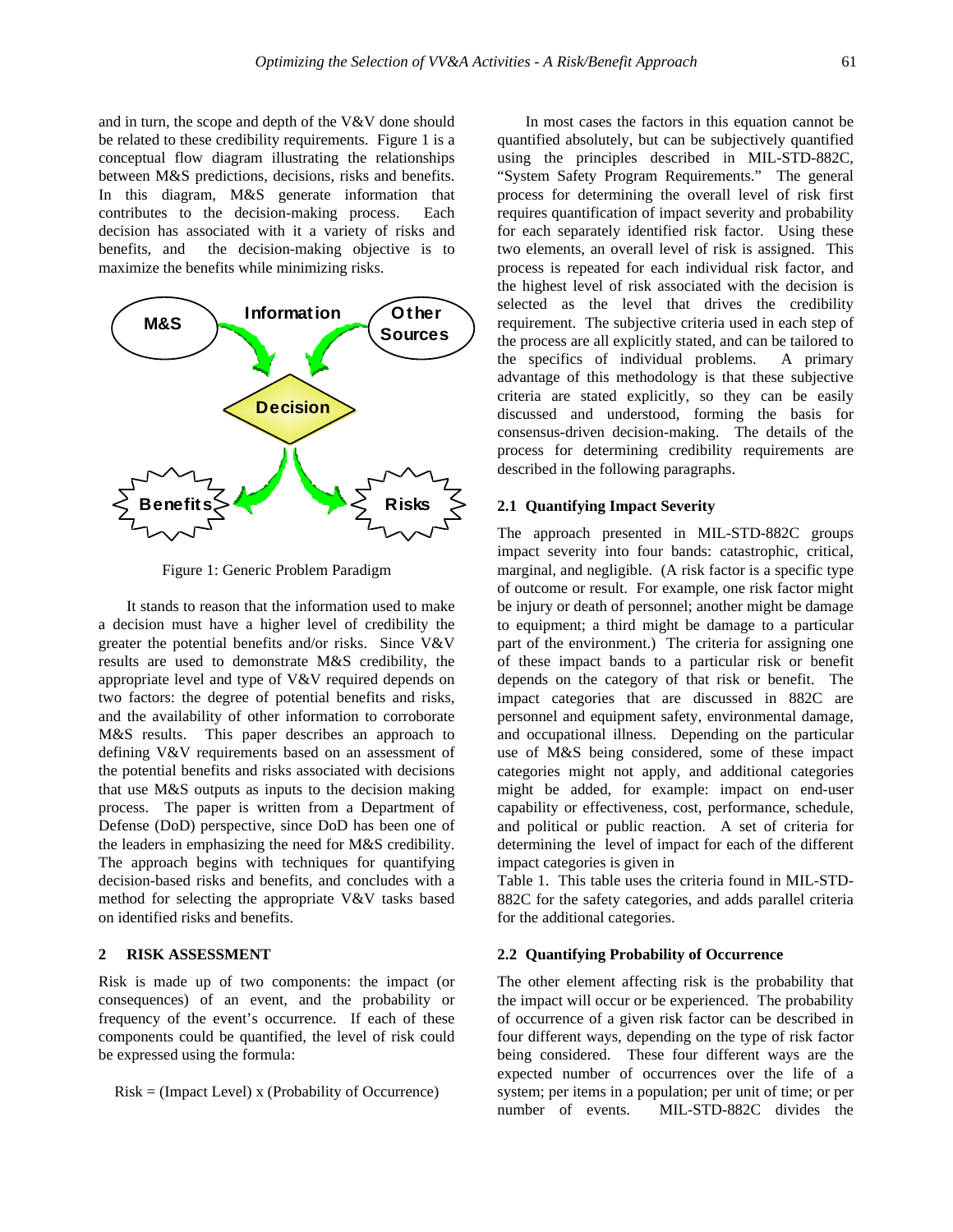probability continuum into five bands, and gives guidelines for selecting the appropriate band.

Table 2, extracted from the standard, provides these guidelines in terms of the number of occurrences over a lifetime, and per number of items in a population. These guidelines can be extrapolated by M&S users to other types of impacts that would be experienced over time or over a number of events.

# Table 1: Criteria for Determining Impact Severity

| <b>IMPACT</b>           | <b>IMPACT LEVELS</b>  |                     |                          |                        |
|-------------------------|-----------------------|---------------------|--------------------------|------------------------|
| <b>CATEGORIES</b>       | <b>CATASTROPHIC</b>   | <b>CRITICAL</b>     | <b>MARGINAL</b>          | <b>NEGLIGIBLE</b>      |
| <b>Personnel Safety</b> | Death                 | Severe Injury       | Minor Injury             | Less than minor injury |
| Equipment               | Major equipment loss; | Small scale major   | Broad scale minor        | Small scale minor      |
| Safety                  | Broad scale major     | damage              | damage                   | damage                 |
|                         | damage                |                     |                          |                        |
| Environmental           | Severe                | Major               | Minor                    | Some trivial           |
| Damage                  |                       |                     |                          |                        |
| Occupational            | Severe & broad scale  | Severe or broad     | Minor & small            | Minor or small scale   |
| <b>Illness</b>          |                       | scale               | scale                    |                        |
| Cost                    | Loss of program       | Funds reductions;   | 20-50% cost              | $< 20\%$ cost growth   |
|                         | funds; $100\%$ cost   | $50-100\%$ cost     | growth                   |                        |
|                         | growth                | growth              |                          |                        |
| Performance             | Design does not meet  | Severe design       | Minor design flaws,      | Some trivial "out of   |
|                         | critical thresholds   | deficiencies but    | but fixable              | spec" design elements  |
|                         |                       | thresholds met      |                          |                        |
| Schedule                | Slip reduces overall  | Slip has major cost | Slip causes internal     | Republish schedules    |
|                         | DoD capabilities      | impacts             | turmoil                  |                        |
| Political or Public     | Widespread            | Significant         | Embarrassment            | Local                  |
| Impact                  | (Watergate)           | (Tailhook '91)      | $(\$200 \text{ hammer})$ |                        |

# Table 2: Probability Levels

| <b>PROBABILITY</b><br><b>DESCRIPTION</b> | <b>LIKELIHOOD OF OCCURRENCE OVER</b><br><b>LIFETIME OF AN ITEM</b>  | <b>LIKELIHOOD OF OCCURRENCE</b><br>PER NUMBER OF ITEMS** |
|------------------------------------------|---------------------------------------------------------------------|----------------------------------------------------------|
| Frequent                                 | Likely to occur frequently                                          | Widely experienced                                       |
| Probable                                 | Will occur several times in life of item                            | Will occur frequently                                    |
| Occasional                               | Likely to occur some time in life of item                           | Will occur in several items                              |
| Remote                                   | Unlikely but possible to occur in life of item                      | Unlikely but can reasonably be expected                  |
|                                          |                                                                     | to occur                                                 |
| Improbable                               | So unlikely, it can be assumed occurrence may not be<br>experienced | Unlikely to occur but possible                           |

### Table 3: Risk Assessment Matrix

| <b>FREQUENCY</b>  | <b>LEVEL OF IMPACT</b> |                 |                 |                   |
|-------------------|------------------------|-----------------|-----------------|-------------------|
|                   | <b>CATASTROPHIC</b>    | <b>CRITICAL</b> | <b>MARGINAL</b> | <b>NEGLIGIBLE</b> |
| <b>FREQUENT</b>   | High                   | High            | Medium          | Low               |
| <b>PROBABLE</b>   | High                   | High            | Medium          | Low               |
| <b>OCCASIONAL</b> | High                   | Medium          | Low             | Low               |
| <b>REMOTE</b>     | Medium                 | Medium          | Low             | Low               |
| <b>IMPROBABLE</b> | Medium                 | Low             | Low             | Low               |
|                   |                        |                 |                 |                   |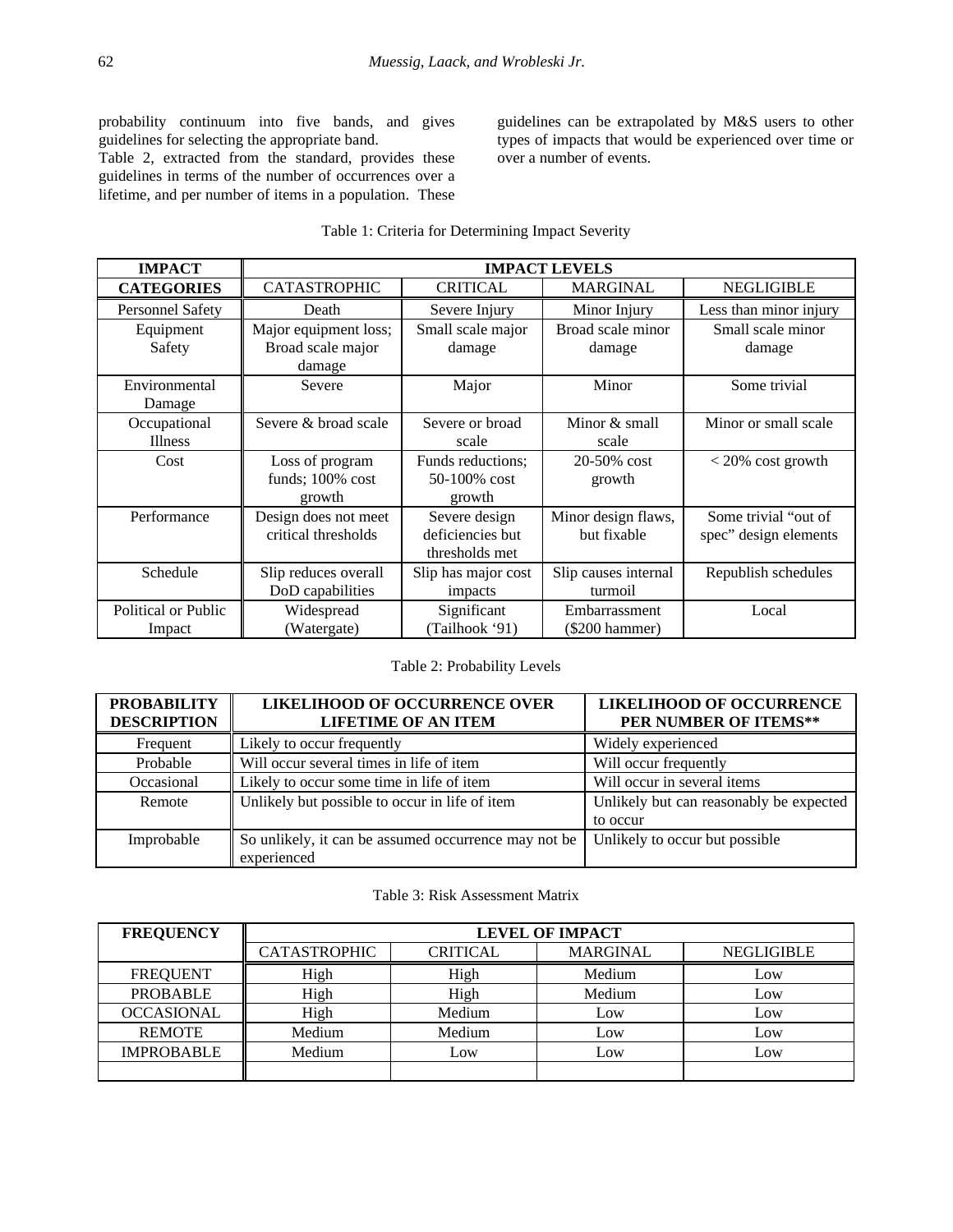#### **2.3 Assigning Risk Levels**

As mentioned previously, the level of risk depends on both impact severity and probability (or frequency of occurrence). MIL-STD-882C presents several sample tables that quantify the level of risk based on the different levels of impact and probabilities. These tables are termed "risk assessment matrices." Each problem or

application might have a unique risk assessment matrix. Table 3 is a typical risk assessment matrix.

The point of this discussion is that, for each M&S application, if risks associated with the expected decision or problem outcome can be identified, then impacts and probabilities can be banded using explicit criteria. Using these inputs, it is possible to quantify the level of risk, using explicitly stated criteria.

#### **3 BENEFITS ASSESSMENT**

"Benefits" are sort of the flip side of "Risks"; positive risks, if you will. Some decisions or problem outcomes

will lead to very definite benefits, which can be evaluated and "quantified" with techniques that are similar to the risk assessment techniques described in the previous section. Within DoD, the term "benefits" almost always refers to operational benefits, which means increased warfighting or management capabilities (e.g. administrative communications, personnel management, morale & welfare improvements, reduction in operating costs, etc.).

#### **3.1 Quantifying Beneficial Impacts**

Regardless of the type of benefit, it is important to define some criteria by which the benefits can be ranked or categorized according to their level of impact. Table 4 provides suggested criteria for assigning a beneficial impact level to the different types of benefits. This table is similar in construct to the Impact Severity Criteria table in the risk assessment section. The criteria are based on the principles and value judgments similar to those used to construct

Table 1.

| <b>BENEFIT</b>          | <b>BENEFICIAL IMPACT</b> |                    |                   |                             |
|-------------------------|--------------------------|--------------------|-------------------|-----------------------------|
| <b>CATEGORIES</b>       | <b>REVOLUTIONARY</b>     | <b>SIGNIFICANT</b> | <b>MARGINAL</b>   | <b>NEGLIGIBLE</b>           |
| <b>EFFECTIVENESS OF</b> | Order of magnitude       | Greater than       | $20 - 50\%$       | Improvements of less than   |
| <b>MAJOR SYSTEMS</b>    | improvements in          | 50%                | improvements      | 20%                         |
|                         | capability               | improvements       |                   |                             |
| MORALE $&$              | $Impacts = to$           | $Impacts = to$     | $Impacts = to an$ | $Impacts = to discounts on$ |
| <b>WELFARE</b>          | introduction of indoor   | 10% pay raise      | extra vacation    | recreation activities       |
|                         | plumbing                 |                    | day               |                             |
| OPERATING COST          |                          |                    |                   |                             |
| <b>REDUCTIONS</b>       | $> 50\%$                 | $25\% - 50\%$      | $10\% - 25\%$     | $< 10\%$                    |

Table 4: Beneficial Impact Levels

#### **3.2 Quantifying Frequency of Occurrence**

The other factor that is important in quantifying benefits is the probability that they will actually be realized. This factor is equivalent to the probability or frequency of occurrence in the risk analysis process, and is determined using a similar table. Benefits are typically experienced by a percentage of a population. In order to quantify this factor, namely the benefit realization frequency, it is necessary to specify three parameters: first, the population or "universe" over which the benefit might apply; second, the percentage of that population or universe that might be expected to realize the particular benefit; and third, a common period of time for measuring this realization frequency. For our purposes, namely development of a V&V tailoring technique for use within the DoD acquisition community, the population base might be some well-defined

organizational unit with similar equipment, capabilities and missions within a branch of the Service (a carrier air wing, for example, or a mechanized infantry battalion). The expected period of time wherein benefits might accrue might be arbitrarily set at one year in peace time, for example, or one month during combat operations. Table 5 is a subjectively developed example of quantifying the probability of realizing a benefit, which could be tailored to individual programs seeking to use this approach to determine the appropriate level of V&V to be conducted on M&S used to support program decisions. The important issue to be addressed in tailoring this approach to individual applications is that the criteria must be explicitly defined, so that the rationale for quantifying the benefits can be clearly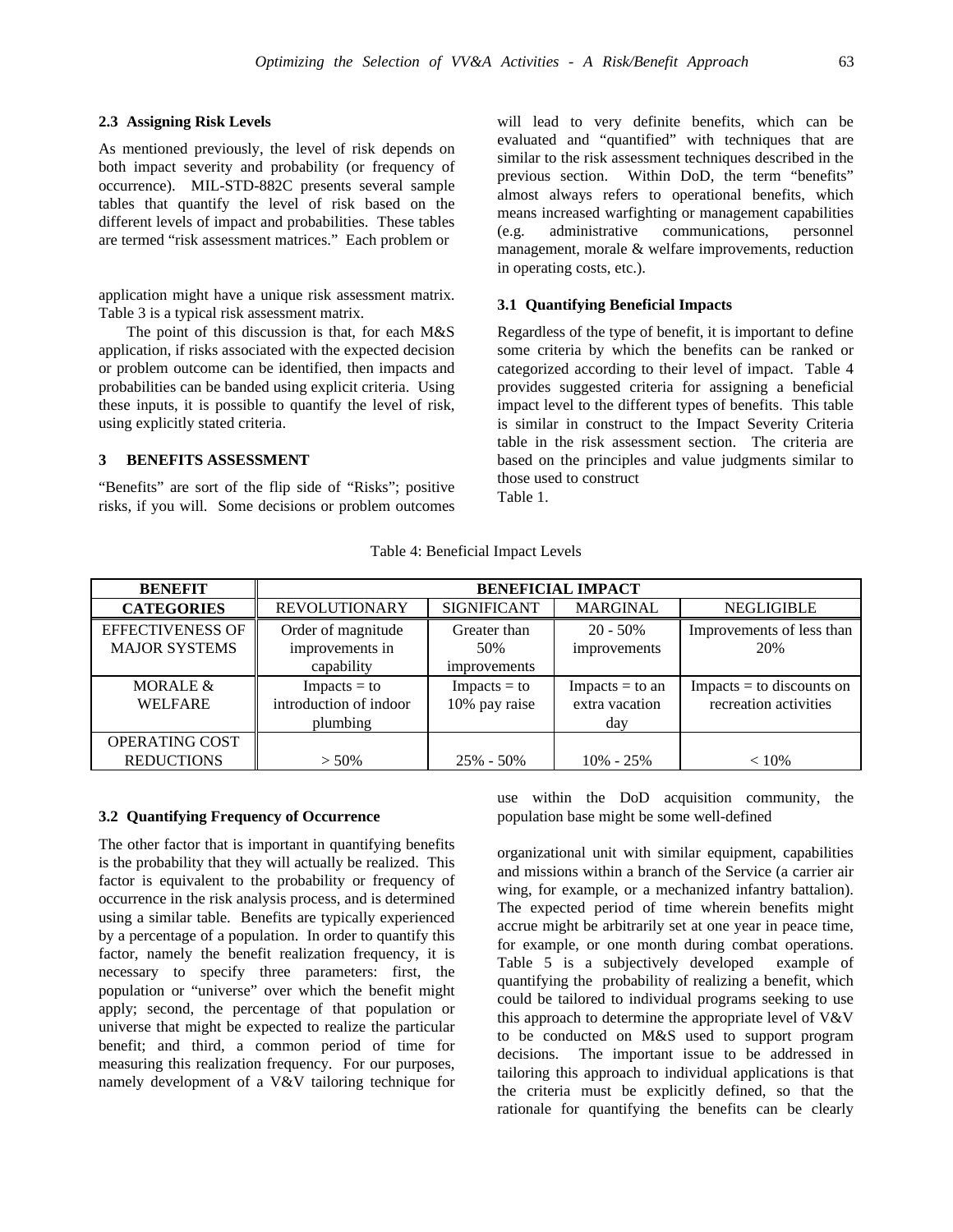reviewed and understood during the accreditation process.

# **3.3 Assigning Benefit Levels**

Knowing the probability that a benefit might be realized, and the degree of beneficial impact, a table can be developed that assigns an overall benefit rating based on these two factors. Table 6 is a benefits assessment matrix that was developed using values and principles similar to those used in constructing the risk assessment matrices. Just as with the Risk Assessment Matrix (Table 3), individual programs may wish to construct their own benefits matrix using similar principles.

# **4 CREDIBILITY VS RISK/BENEFIT**

Having identified major risks and/or benefits, it is now possible to determine the level of credibility needed for the information that will be used to make or support a decision. The principle that governs the determination of information credibility requirements is that high levels of risk or benefit demand high levels of confidence in the information used to make the controlling decision(s). Lower levels of risk or benefit will lead to lower credibility requirements.

Two factors influence the determination of information credibility requirements. The first is that there can be multiple risks or benefits associated with a given decision or problem. Each risk or benefit may be quantified at a different level. The second factor is the availability of information from other sources that can be used to corroborate key information inputs to the decision making process (e.g., M&S results).

The first factor (multiple risks and benefits) can be addressed by quantifying each risk or benefit separately. The risk or benefit that is assigned the highest level determines the most critical information credibility requirement. The second factor (effects of corroborating information) can be addressed by reducing the level of credibility needed in proportion to the amount (and credibility) of the available corroborating information. A suggested rule of thumb, for example, might be that the required level of credibility can be reduced by one level if appropriate corroborating information is available and used to support the decision. The amount of reduction, if any, is dependent on the quality and quantity of corroborating information. In every case, the amount of reduction should be determined explicitly, and that determination should be reviewed as part of the accreditation decision.

#### Table 5: Criteria for Quantifying the Frequency of Benefits Realization

| PERCENTAGE CATEGORY | <b>CRITERIA FOR SELECTION</b>                             |  |  |
|---------------------|-----------------------------------------------------------|--|--|
|                     | (Over a period of one year)                               |  |  |
| Very High           | $>$ 20% of all DoD                                        |  |  |
| High                | 10% - 20% of all DoD or major segments of a Theater Force |  |  |
|                     | Major segments of a type of force                         |  |  |
|                     | (e.g. amphibious, air, sea, etc.)                         |  |  |
| Medium              | 3% - 10% of all DoD or major segments of a Task Force     |  |  |
|                     | Moderate segments of a type of force                      |  |  |
|                     | (e.g. amphibious, air, sea, etc.)                         |  |  |
| Low                 | 1% - 3% of all DoD or several individual units            |  |  |
|                     | (e.g. aircraft, tank, Platoon, Small ship etc.)           |  |  |
| Minimal             | $<$ 1% of all DoD or few individual units                 |  |  |

Table 6: Benefits Assessment Matrix

|                   | <b>BENEFIT IMPACT</b> |                    |                 |                   |
|-------------------|-----------------------|--------------------|-----------------|-------------------|
| <b>PERCENTAGE</b> | <b>REVOLUTIONARY</b>  | <b>SIGNIFICANT</b> | <b>MARGINAL</b> | <b>NEGLIGIBLE</b> |
| <b>AFFECTED</b>   |                       |                    |                 |                   |
| <b>VERY HIGH</b>  | High                  | High               | Medium          | Low               |
| <b>HIGH</b>       | High                  | High               | Medium          | Low               |
| <b>MEDIUM</b>     | Medium                | Medium             | Medium          | Low               |
| LOW               | Medium                | Medium             | Low             | Low               |
| <b>VERY LOW</b>   | Medium                | Low                | Low             | Low               |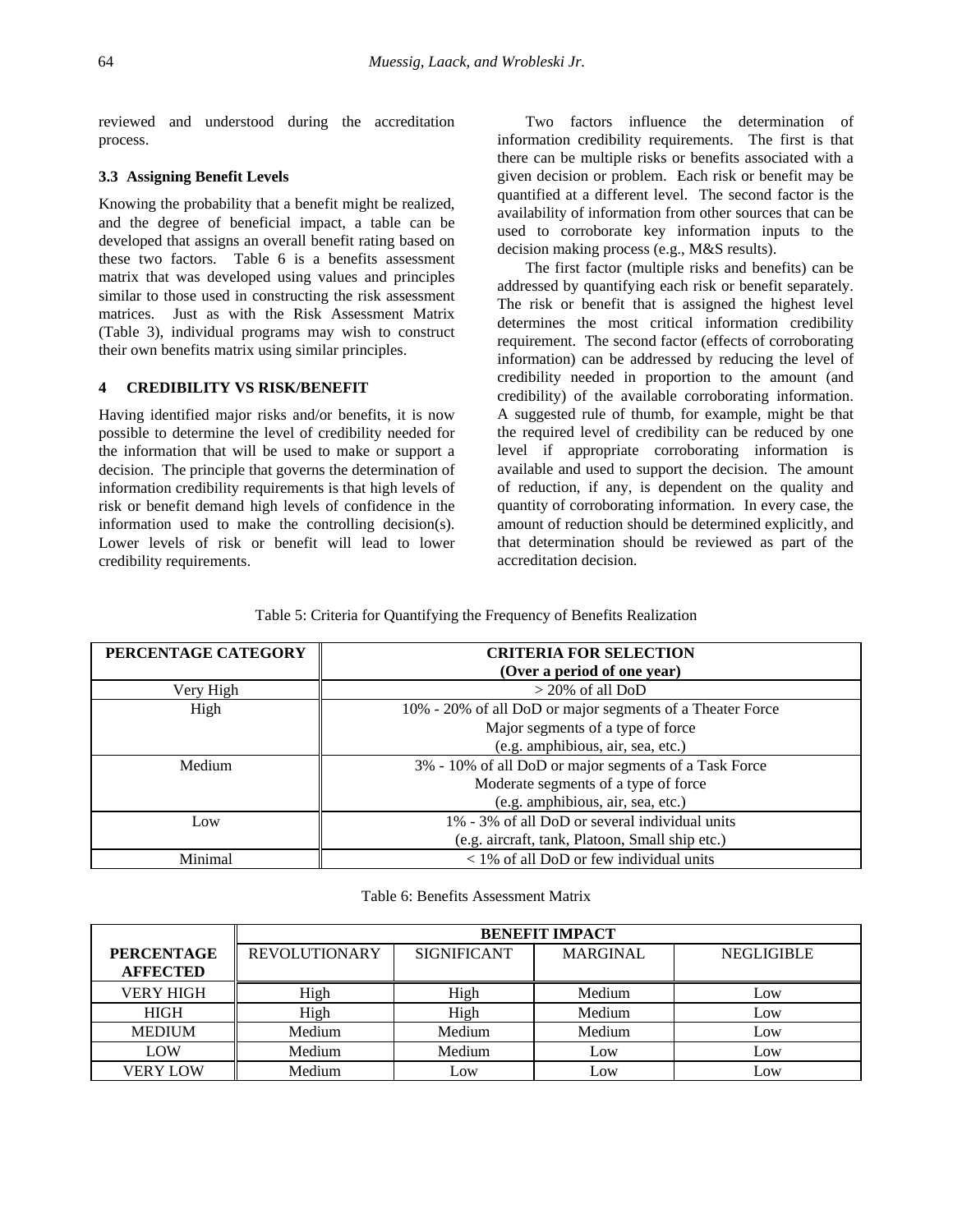# **5 DETERMINING APPROPRIATE V&V TASKS**

Since one of the primary uses of V&V data is to establish the level of credibility that can be attached to a model or simulation when used for a particular application, and to reduce the uncertainty surrounding model or simulation outputs, the credibility requirements determined as above can be used to identify the V&V information that best provides the necessary credibility. To determine the appropriate V&V tasks there are two prerequisites. The first is a well-defined menu of V&V tasks that are recognized within the community as being appropriate for M&S typically used to solve problems within that community. (As an example, the Distributed Interactive Simulation (DIS) 9-Step VV&A process had 72 specific tasks associated with the VV&A of DIS applications. Each of these tasks was defined and articulated within the context of DIS application development. The DIS has now been replaced by the Simulation Interoperability Standards Organization,<br>SISO.) The second is a well-defined information The second is a well-defined information product that normally results from the completion of each task, and which provides a well-defined contribution to M&S credibility. With these two prerequisites it is a fairly simple task to select those V&V tasks that are best suited to generate the types of information that will provide the needed level of credibility.

As an example of this task selection process, consider the example cited earlier, where a model is being used to predict the power requirements for a small new electrical appliance. Assume that an analysis of the application led to the conclusion that "nominal" credibility was required for the models that are used in generating this power requirement. If the electrical appliance producers used a set of V&V techniques similar to those employed by the Joint Accreditation Support Activity (JASA), the appropriate set of tasks that would give "nominal" credibility to the model(s) could be selected from Table 7. (This table was developed based on M&S experience with several acquisition programs, and with V&V on selected M&S used in airborne weapon system acquisition analyses. It is intended only as an example of how to apply the methodology described in the article, and should be modified to suit individual applications.) From the table it is clear that only the first five tasks are necessary for this level of credibility. This table can be modified by adding or deleting tasks for different credibility levels.

The judgment as to what tasks are most appropriate to provide the indicated credibility level is normally made by the decision-maker who will make the final decision based on M&S outputs, or by a body of experts designated by that manager. A table such as this can be generated for any list of V&V tasks provided that the

products of each task are well defined, and the contribution of these products to M&S credibility are clearly understood.

# **6. SUMMARY**

The process described herein is a logical means of determining credibility requirements for a model or simulation that will be used to address a specific problem, and to determining which V&V tasks are most appropriate to provide this level of credibility. The process allows an analyst to start with a basic description of the problem, especially the potential risks and benefits associated with that particular problem, and to derive credibility requirements using these risk and benefit elements. Once the credibility requirements have been identified and agreed upon (i.e. the intermediate subjective guides have been reviewed and accepted) they are used in turn to select the most appropriate V&V information elements that will yield the required credibility. To perform this last step, it is necessary to have a standard menu of candidate V&V tasks, each of which provide a known contribution to establishing M&S credibility.

In addition to generating a clearly defined set of V&V tasks that are appropriate for a particular application, this approach also provides a logical rationale that can be used to justify budgetary requirements to complete the V&V efforts. Without such a rationale, budget justifications are often difficult, since there is typically no clear linkage between the planned V&V efforts and the credibility requirements of the application. Thus, risk/benefit analysis can be an effective means of developing cost-effective and objectively justifiable VV&A plans.

# **APPROVED FOR PUBLIC RELEASE DISTRIBUTION IS UNLIMITED**